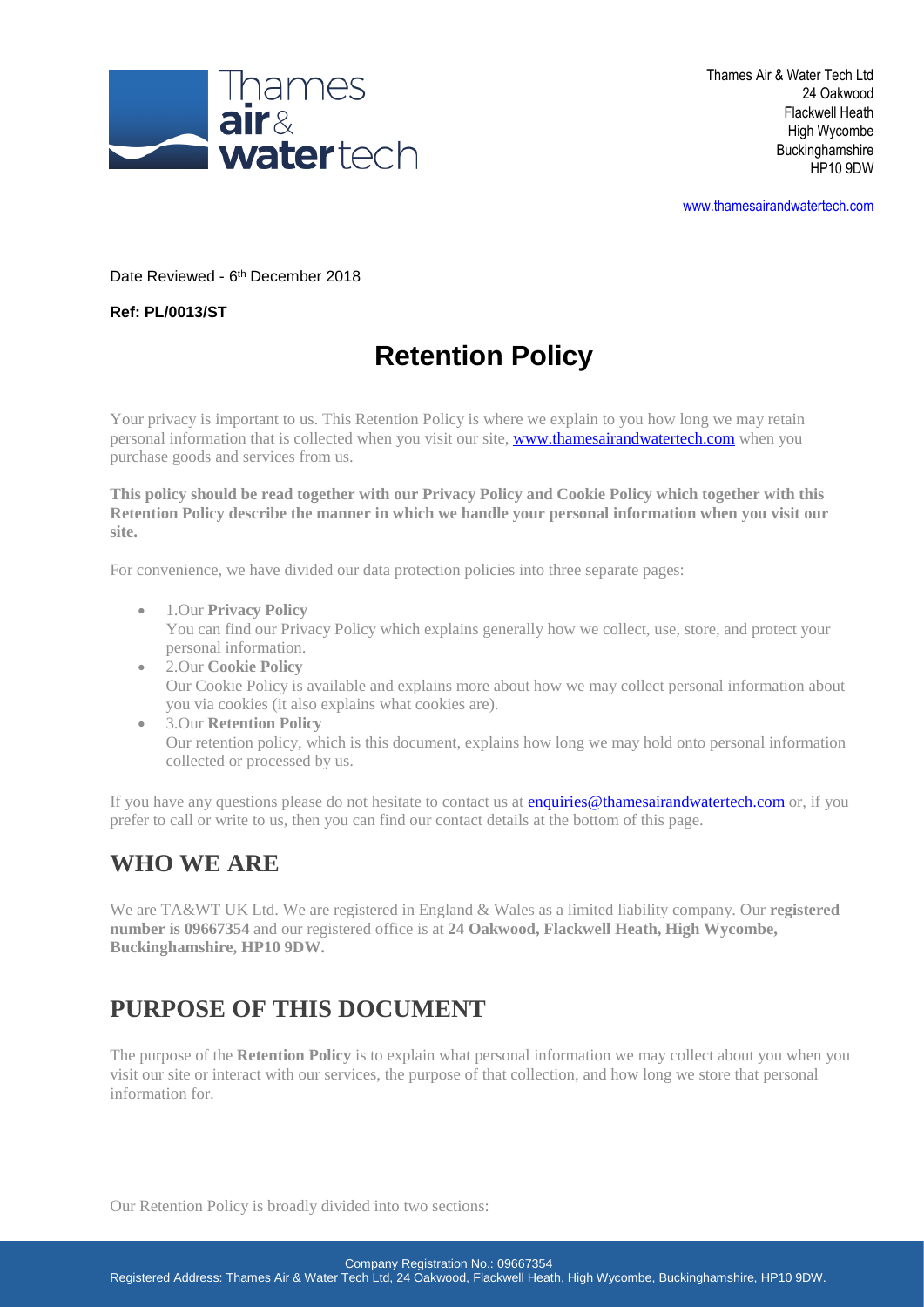- Our website
- Goods and services and
- Cookies.

Depending on how you interact with our site and our services we may collect different types of personal information about you. The duration that we retain that personal information will vary depending on how you interact with us. For example, we may retain information about you for a longer period of time if you have asked us to keep you updated about developments in our business of if you are one of our customers and we are required to abide by the terms of a contract between you and us.

The types of personal information that we collect, its purpose, and retention period is detailed in the tables below.

### **OUR WEBSITE**

This table details the personal information and we may collect about you on our site located at [www.thamesairandwatertech.com](http://www.thamesairandwatertech.com/) – this includes information that you may send to us or that we may collect about you when you are interacting with our related businesses: Thames Air & Water Tech Corporate Gifts.

| <b>Personal Information</b> | <b>Purpose</b>                                                                                                                                                                                 | <b>Retention Period</b>                                                                                                                                       |
|-----------------------------|------------------------------------------------------------------------------------------------------------------------------------------------------------------------------------------------|---------------------------------------------------------------------------------------------------------------------------------------------------------------|
| <b>IP</b> Address           | 192.11.14.36                                                                                                                                                                                   |                                                                                                                                                               |
| <b>First Name</b>           | Harold                                                                                                                                                                                         |                                                                                                                                                               |
| Last Name                   | Name                                                                                                                                                                                           |                                                                                                                                                               |
| <b>E-Mail Address</b>       | A.Name@email.co.uk                                                                                                                                                                             |                                                                                                                                                               |
| <b>Telephone Number</b>     | 01494 810 410                                                                                                                                                                                  |                                                                                                                                                               |
| <b>Address</b>              | We may ask you to provide us with your<br>address in order for us to calculate shipping<br>costs to you, deliver goods and services to<br>you, and ensure that we can communicate<br>with you. | We will retain your address for a<br>period of one (1) calendar year<br>unless you enter into a contract<br>with us, then please refer to the<br>table below. |

### **GOODS AND SERVICES**

This table details the personal information that we may collect about you or that you may pass to is if you are one of our customers and/or purchase goods and services from us subject to a contract between you and us. Unlike the table above, this information may be received from a number of different sources including our site but also through e-mail communication and telephone calls between you and us.

| <b>Personal Information</b> | <b>Purpose</b>                                                                                                                                                                                                                                              | <b>Retention Period</b>                                                                                                                                                                    |
|-----------------------------|-------------------------------------------------------------------------------------------------------------------------------------------------------------------------------------------------------------------------------------------------------------|--------------------------------------------------------------------------------------------------------------------------------------------------------------------------------------------|
| <b>First Name</b>           | Harold                                                                                                                                                                                                                                                      |                                                                                                                                                                                            |
| Last Name                   | Name                                                                                                                                                                                                                                                        |                                                                                                                                                                                            |
| E-Mail Address              | A.Name@email.co.uk                                                                                                                                                                                                                                          |                                                                                                                                                                                            |
| Telephone Number            | 01494 810 410                                                                                                                                                                                                                                               |                                                                                                                                                                                            |
| <b>Address</b>              | We may ask you to provide us with your<br>address in order for us to calculate shipping<br>costs to you, deliver goods and services to<br>you, and ensure that we can communicate<br>with you and invoice the appropriate<br>individual or business entity. | We will retain your address for<br>the duration of the contract<br>between you and us plus an<br>additional seven (7) years in order<br>to comply with our legal financial<br>obligations. |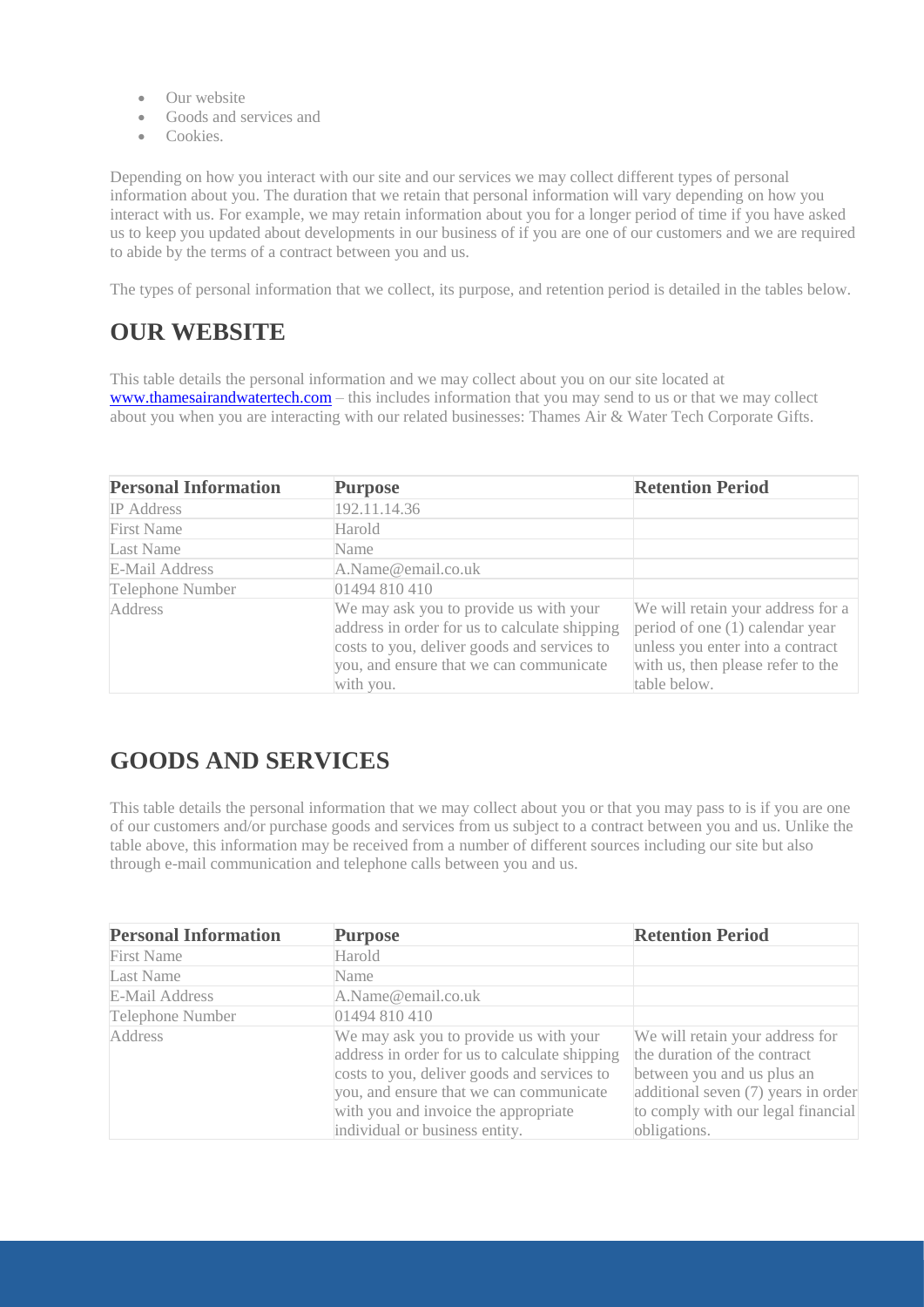### **COOKIES**

You can find more information about the types of cookies that we use and their purpose by visiting our Cookie Policy.

| <b>Cookie Name</b> | [Example]                     |                   |
|--------------------|-------------------------------|-------------------|
| Example Cookie 1   | Analytical/Performance Cookie | Up to $540$ Days  |
| Example Cookie 2   | <b>Targeting Cookie</b>       | Up to $12$ months |

You can block cookies by activating the setting on your browser that allows you to refuse the setting of all or some cookies. However, if you use your browser settings to block all cookies (including essential cookies) you may not be able to access all or parts of our site. You may also delete any cookies stored on your computer at any time.

You can find out more about changing cookie settings on your computer by visiting [http://www.allaboutcookies.org/manage-cookies/.](http://www.allaboutcookies.org/manage-cookies/)

Different cookies may be stored for different periods of time. In many cases these cookies are updated automatically each time you visit our site or may expire and be deleted by your device automatically. Each time you visit our site you start a new "session". When you leave our site the session ends. The expiry period of a cookie will usually run from the date of the most recent session. This means that, each time you visit our site, the expiry period for those cookies may reset.

It is important to understand that when a cookie is placed on your device it will reside on your hard drive until it expires and is deleted or it may reside on your hard drive until you manually delete it – this entirely depends on your individual browser settings and we do not have control over this.

### **MARKETING AND OTHER COMMUNICATION**

We do not use any of the personal information collected or that you may pass to us for any marketing purposes. If you have requested that we get in touch with you then we will only use your personal information to assist us in answering your query.

### **CHANGES TO OUR RETENTION POLICY**

We may need to change this **Retention Policy** if it's necessary for legal reasons or to reflect changes to our site and services or the purposes for which we may wish to collect and process your personal information. In any case, the provisions of this **Retention Policy** may be changed without prejudice to your rights. When we change our **Retention Policy** we will make the updated **Retention Policy** available on our site and we will also update the "Last Updated" date.

Once we change our **Retention Policy**, it will come into effect 30 days after we post it on our site. We may also use reasonable means to get in touch with you directly, this may include asking you to agree to the updated **Retention Policy** before we process further information about you or it may require us to suspend access to parts of our site or the scope of our services until you agree to the updated **Retention Policy** – we will only restrict access to parts of our site or our services where we deem it is necessary for us to collect or process personal information about you. If you have an account on our site then we may reset your login and seek new consent if there is a change in the purpose or duration that we retain your personal information. You're welcome to contact us if you have questions about the changes.